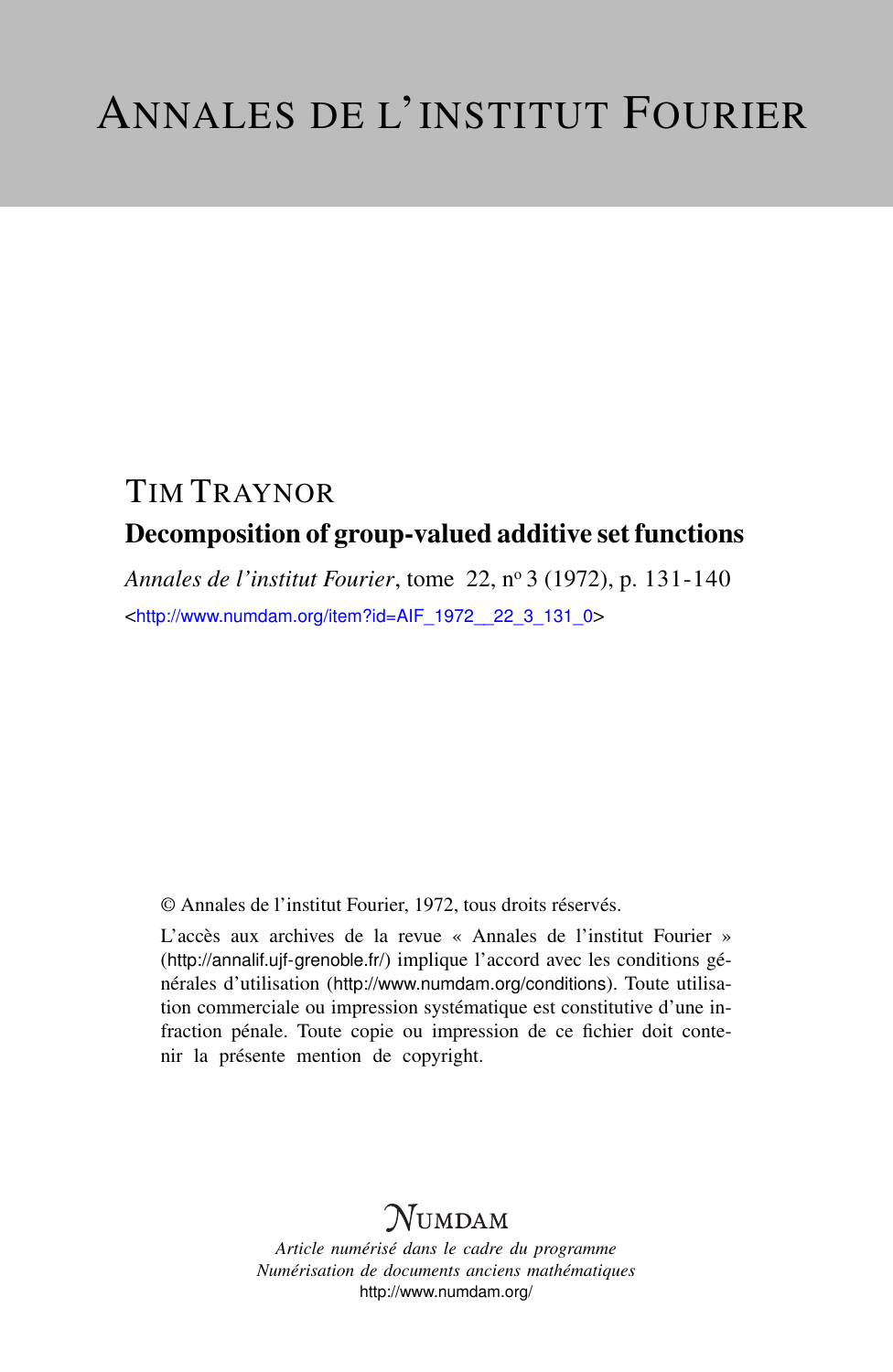## **DECOMPOSITION OF GROUP-VALUED ADDITIVE SET FUNCTIONS**

### **by Tim TRAYNOR**

### **Introduction.**

This article is concerned with the decomposition of additive set functions with values in a topological group. The main object is to obtain Lebesgue-type decomposition theorems for such functions. However, since the method has some other interesting applications, we have decided to present the general theory :

Given a finitely additive set function  $m$ , defined on a ring H of sets, with values in a commutative Hausdorff topological group, and given an ideal K of H, we study representations of *m* as the sum of two other additive set functions, one essentially supported on K, the other vanishing on K. We find that such a decomposition must be unique and exists under mild conditions. The main condition, s-boundedness, was introduced by C.E. Rickart<sup>[1]</sup> to obtain a similar decomposition, with respect to  $\sigma$ -ideals, of additive set functions taking values in a normed space. For complete spaces, this condition is equivalent to the monotone convergence condition used by M. Sion [2] in his extension theorem. In this form, s-boundedness allows a direct construction of the decomposition, by taking certain limits.

In the second section, we apply the general theorem to obtain two Lebesgue-type decompositions, one for the null set notion of absolute continuity, the other to (the group-valued version of) the *'*ε, δ<sup>"</sup> notion of absolute continuity.

We close with some other applications and an indication of the corresponding theory for outer measures.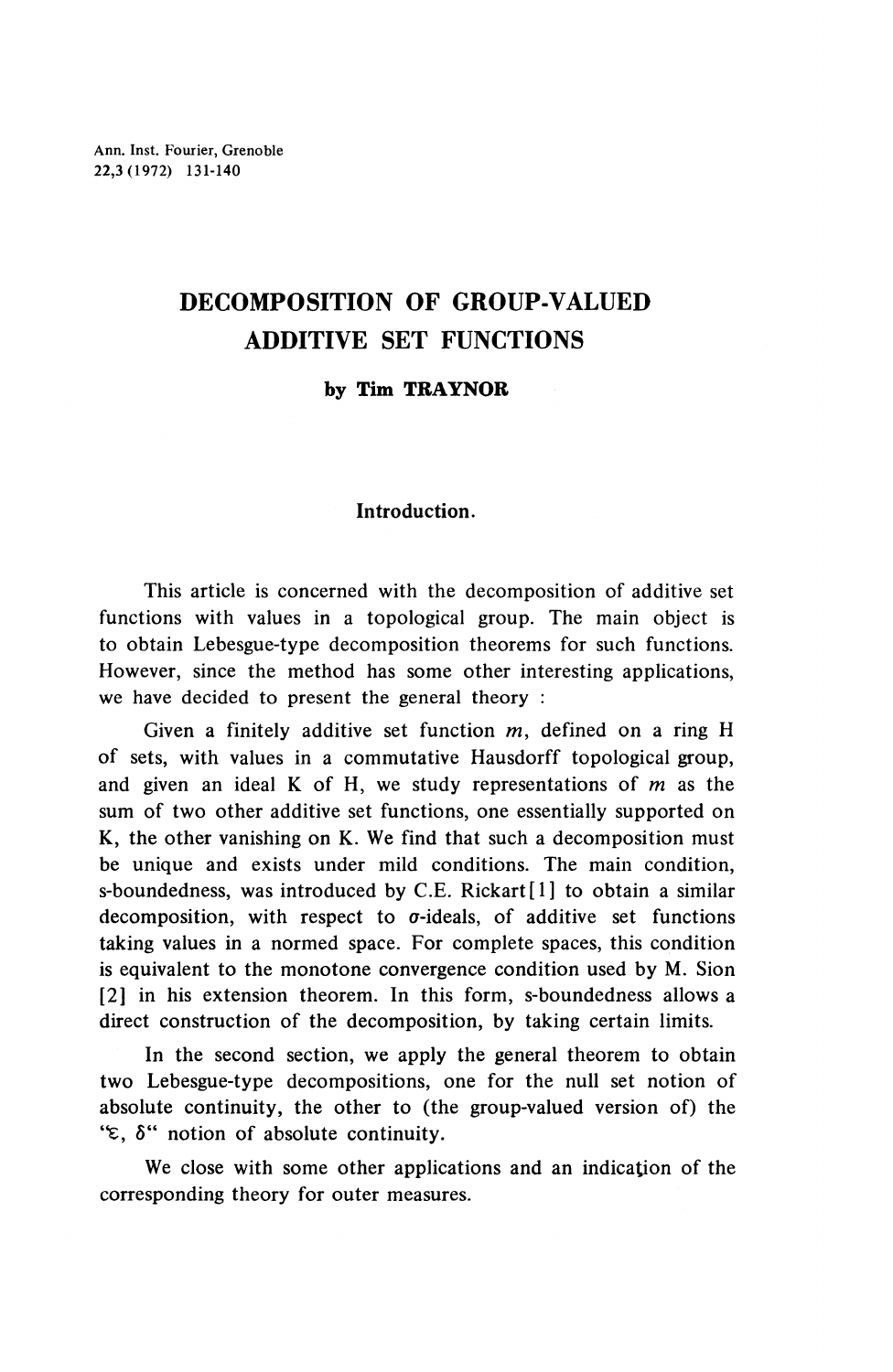#### **Notation**

In all that follows,

N is the set of non-negative integers ;

 $A \ B = \{ s \in A : s \notin B \}$ ;

 $K_{\alpha}$  = { $\cup$  A<sub>r</sub> : A is a sequence in K }

The symbol Y denotes a commutative Hausdorff topological group, written additively, and  $\mathcal V$  is a base for the neighborhoods of 0 in **Y,** consisting of symmetric sets. We recall that Y is metrizable if and only if  $\mathcal V$  can be chosen to be countable. We suppose that

H is a ring of subsets of a space S, and

*m* is finitely additive on H to Y.

#### 1. General decomposition theorems-

Let K be an ideal of H. We are concerned here with the problem of representing *m* as the sum of two additive functions, one vanishing on  $K$ , the other nearly supported on  $K$  (in a sense to be made precise in 1.3). For this purpose, we will impose on *m* the following condition of C.E. Rickart[l] *''*

**1.1.** DEFINITION.- *m is s-bounded on* H *iff for every disjoint sequence* A *in* H,  $m(A_i) \rightarrow 0$ .

*Remarks.* – If H is a  $\sigma$ -ring on which *m* is  $\sigma$ -additive, then *m* is s-bounded. If Y is a locally convex space, a finitely additive s-bounded function is bounded. (See Rickart's proof for normed spaces, [1, p.  $655$ ])(<sup>1</sup>)

It is easy to prove the following lemma, which gives the form of s-boundedness which best suits our purposes.

**1.2.** LI:MMA . *m is s-bounded iff for every increasing or decreasing sequence* A *in* H, *m (A.) is Cauchy.*

 $(1)$  This result is actually true for any commutative topological group in which singleton sets are bounded..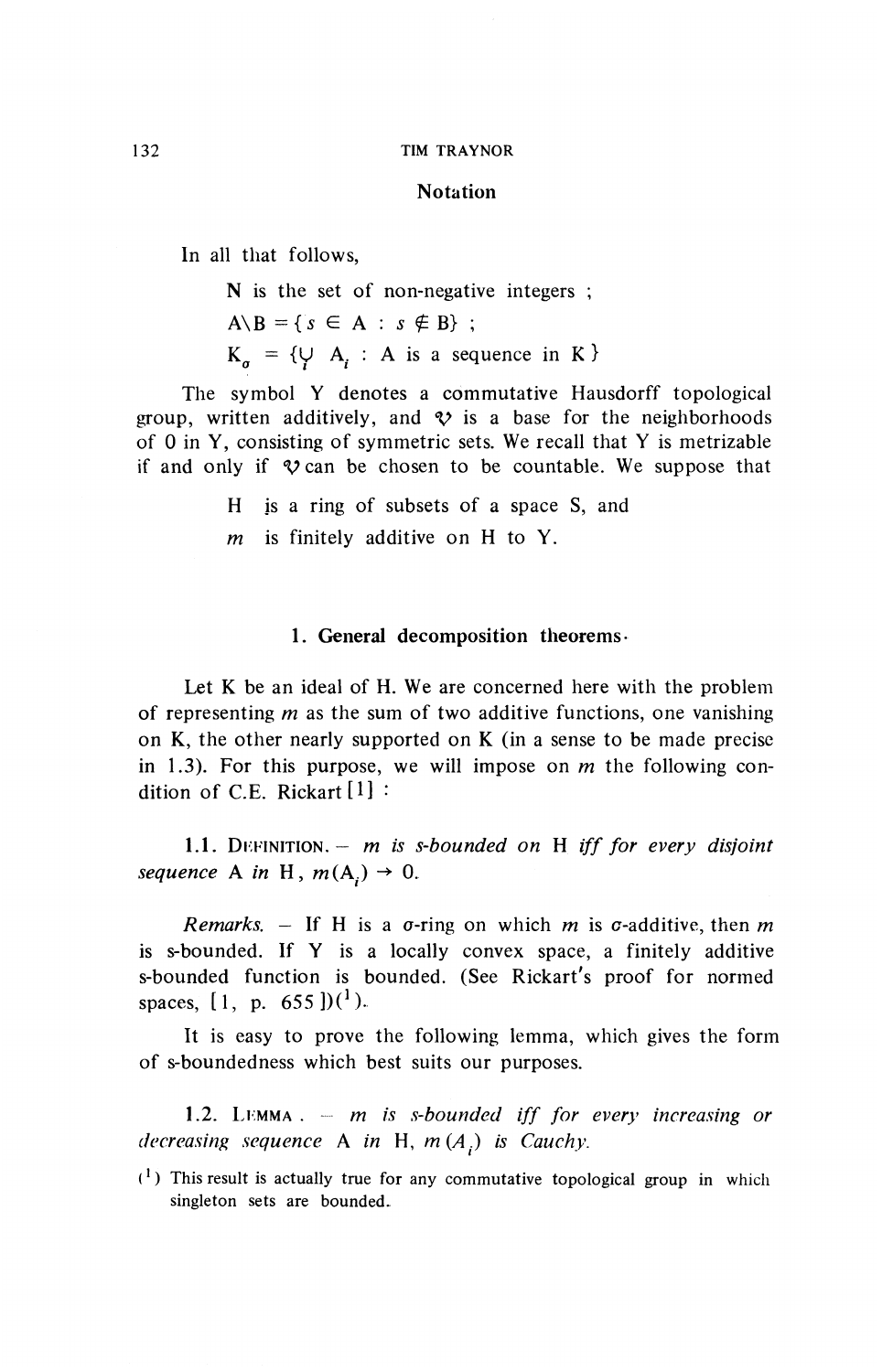**1.3.** DEFINITIONS

1) *m* is nearly supported on K iff for every V in  $\mathcal{V}$ , there exists E in K such that  $m(A) \in V$ , whenever  $S \setminus E \supseteq A \in H$ .

2) *m* vanishes on K iff  $m(E) = 0$ , for all E in K.

1.4. DEFINITIONS. - We put

 $m_{\kappa}(A) = \lim_{\kappa} m(A \cap E)$  and  $m_{\kappa}^{\circ}(A) = \lim_{\kappa} m(A\backslash E)$ ,

*as* E *runs over* K *directed upward by inclusion, provided these limits exist.*

The following result indicates that the desired decomposition must be given by 1.4. (and is therefore unique).

1.5. LEMMA. – If m is the sum of two finitely additive functions *m^ and m^ on* H *to* Y *such that m^ is nearly supported on* K *and*  $m^2$  vanishes on K, then  $m^2 = m^2$  and  $m^2 = m^2$  on H.

*Proof.* – Suppose m, m<sub>1</sub> and m<sub>2</sub> are as described. Given V in  $\mathcal{V}$ , choose E<sub>0</sub> in K such that for all A in H,  $m_1(A\backslash E_0) \in V$ . Then, for all E in K containing  $E_0$  and each A in H,

$$
m(A \cap E) = m_1(A \cap E) + m_2(A \cap E)
$$
  
=  $m_1(A \cap E)$   
=  $m_1(A) - m_1(A \setminus E)$   
 $\in m_1(A) + V$ ,

and

$$
m(A \setminus E) = m_1(A \setminus E) + m_2(A \setminus E)
$$
  
=  $m_1(A \setminus E) + m_2(A)$   
 $\in m_2(A) + V.$ 

Hence  $\lim_{k \to \infty} m(A \cap E) = m^{\prime}(A)$  and  $\lim_{k \to \infty} m(A\backslash E) = m^{\prime}(A)$ , as required.

The following is the key result, giving the properties of  $m<sub>\kappa</sub>$ and  $m_{\kappa}^{\circ}$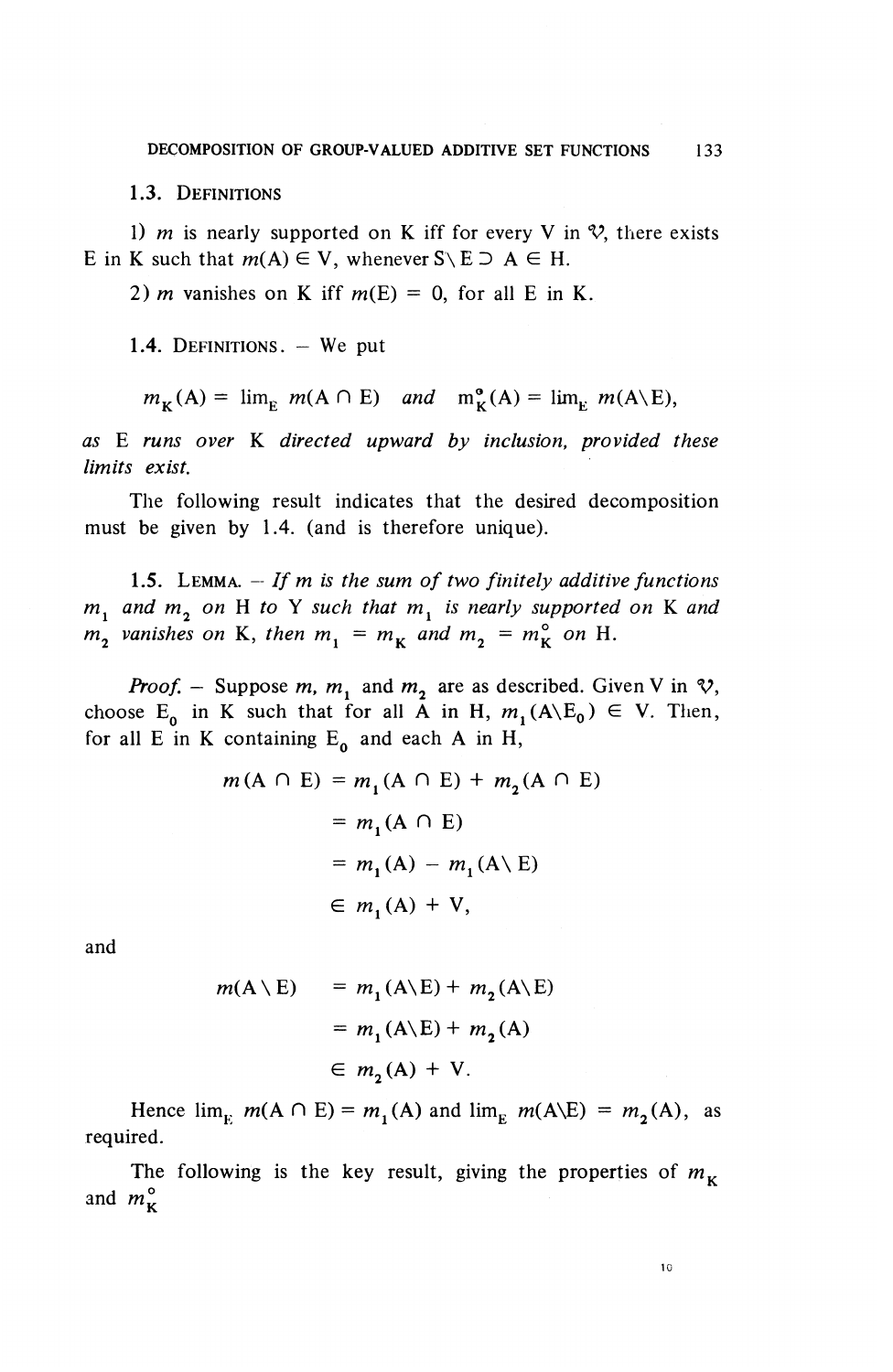**1.6.** THEOREM. - *Suppose that m is finitely additive on* H *to* Y. If K is an ideal of H and one of  $m_k$  and  $m_k^{\circ}$  is defined on H to Y, *then so is the other, and m* =  $m_k$  +  $m_k^{\circ}$  on H. Both are then finitely *additive on* H ; *a'additive, if m is a-additive : s-bounded, if m is s-bounded, Moreover,*  $m_{\kappa}^{\circ}$  *vanishes on* K *and, if*  $m_{\kappa}(S)$  *also exists,*  $m_{\kappa}$ |H is nearly supported on K.

Suppose Y is metrizable and  $m_{\nu}(A)$  exists for all A in H  $\cup$  {S}. If either

(a) K is a  $\sigma$ -ideal (so that  $K_{\sigma} = K$ )

or (b) H is a  $\sigma$ -ring on which  $m$  is  $\sigma$ -additive,

then there exists an E in  $K_a$  such that

 $m_{\mathbf{k}}(A) = m(A \cap E)$  and  $m_{\mathbf{k}}^{0}(A) = m(A\backslash E)$ , for all A in H,

and

 $m_{\nu}(S) = m(E).$ 

*Proof.* - For all A in H,  $m(A) = m(A \cap E) + m(A \setminus E)$ , for all E in K. Thus, since subtraction is continuous,

$$
m(A) = \lim_{v} m(A \cap E) + \lim_{v} m(A \backslash E),
$$

whenever one of the two limits exist.

Finite additivity is a consequence of continuity of addition.

Let A be in H. Since  $m<sub>K</sub>(A)$  exists, given any V in  $\mathcal{V}$ , there exists  $E_0$  in K such that  $m(A \cap E) - m(A \cap E_0) \in V$ , whenever  $E_0 \subset E \in K$ . Then, for all B in H contained in A, we have

$$
E_{0} \subset (B \cap E) \cup E_{0} \in K,
$$

and calculation shows that  $m(B \cap E) - m(B \cap E_0) \in V$ . Thus,  $\lim_{k} m(B \cap E)$  exists uniformly for  $A \supset B \in H$ .

Now, suppose that  $m$  is  $\sigma$ -additive on H and B is an increasing sequence in H with union A belonging to H. Then, we use the uniform convergence just proved to interchange limits :

$$
m_{\mathbf{K}}(\mathbf{A}) = \lim_{\mathbf{E}} m(\mathbf{A} \cap \mathbf{E}) = \lim_{\mathbf{E}} \lim_{i} m(\mathbf{B}_{i} \cap \mathbf{E}) = \lim_{i} \lim_{\mathbf{E}} m(\mathbf{B}_{i} \cap \mathbf{E})
$$
  
=  $\lim_{i} m_{\mathbf{K}}(\mathbf{B}_{i}).$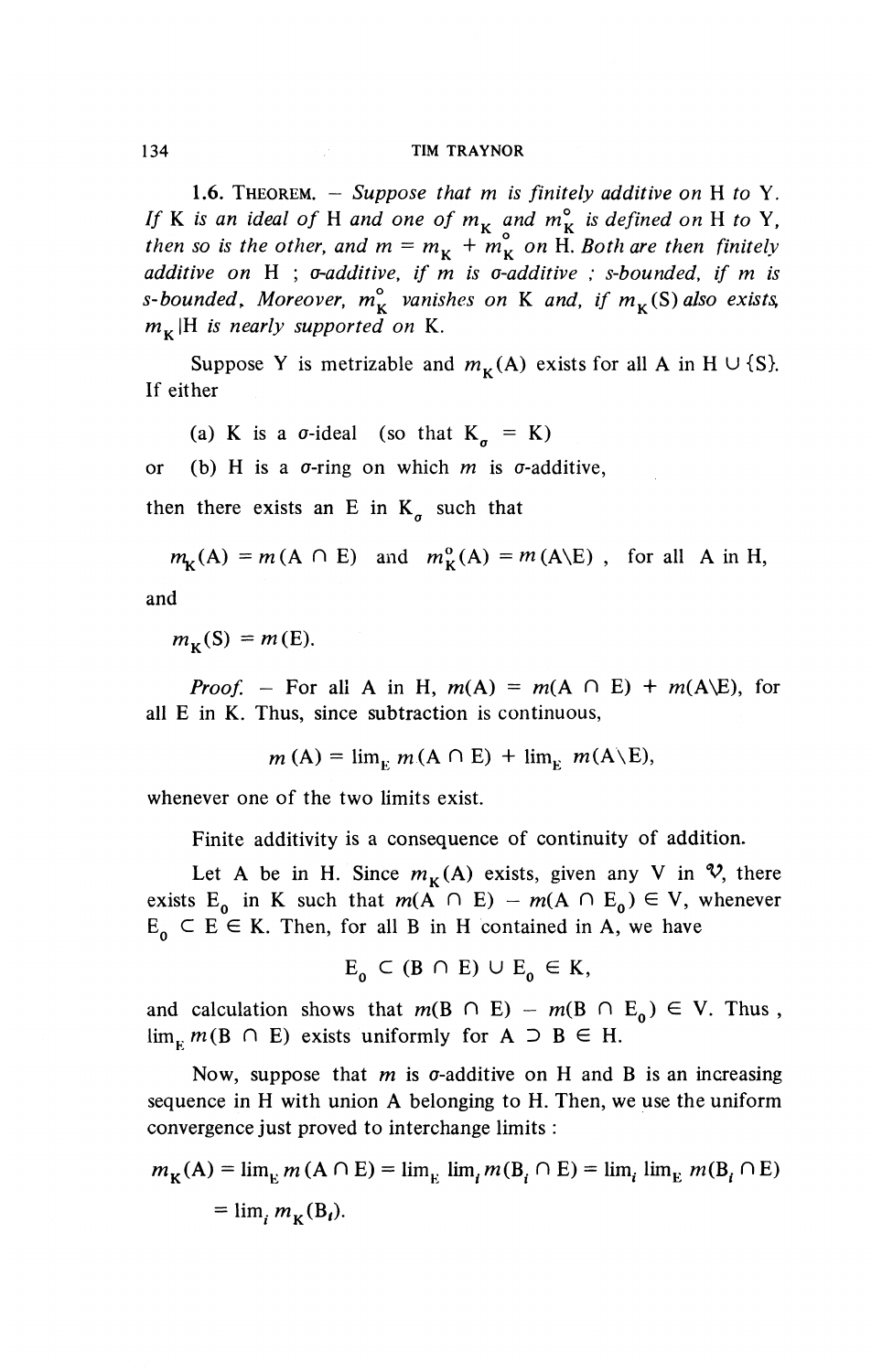Thus,  $m_{\mathbf{k}}$  is *o*-additive on H. Since  $m_{\mathbf{k}}^{\circ} = m - m_{\mathbf{k}}$  on H, it too is  $\sigma$ -additive on H.

Suppose that *m* is s-bounded, let A be a disjoint sequence in H, and let V in  $\mathcal V$  be given. Using the definition of  $m_{\kappa}$ , for each i in N, choose E<sub>i</sub> in K, contained in A<sub>i</sub> with  $m_K(A_i) - m(E_i) \in V$ . Since *m* is s-bounded,  $m(E_i) \rightarrow 0$ , so eventually  $m_K(A_i) \in V + V$ . This shows that  $m<sub>K</sub>$  (and hence  $m<sub>K</sub>^{\circ}$ ) is s-bounded on H.

It is evident that  $m_{\kappa}^{\circ}$  vanishes on K. If, in addition,  $m_{\kappa}(S)$ exists, we repeat an argument given above to prove that  $\lim_{u \to 0} m(A \cap E)$ exists uniformly for A in H  $\cup$  {S}. Thus, we may choose an E in K such that, for all A in H,  $m_{\kappa}(A) \in m(A \cap E) + V$ , so  $m_{\kappa}/H$  is nearly supported on K.

To prove the remarks about the metrizable case, let  $V_i$ ,  $i \in N$ , form a base for the neighborhoods of 0 in Y. Again using uniform convergence, we choose, for each *i* in N, E<sup>'</sup><sub>*i*</sub> in K such that  $E'_{i+1} \supset E'_{i}$ and  $m_{\kappa}(A) - m(A \cap E'_i) \in V_i$ , for all A in H  $\cup$  {S}. Then, for all A in H  $\cup$  {S},  $m_{\kappa}(A) = \lim_{n \to \infty} m(A \cap E^{\prime}_{n})$ . Let E be the union of the  $E'$ , and let A be in H  $\cup$  {S}. Then,

(a) if K is a  $\sigma$ -ideal, we have  $m_K(A\ E) = \lim_i m(A\ E \cap E'_i) = 0$ so  $m_{\kappa}(A) = m_{\kappa}(A \cap E) = m(A \cap E)$ ;

(b) if K is not necessarily a  $\sigma$ -ideal, but H is a  $\sigma$ -ring on which *m* is *o*-additive, then  $m_{\kappa}(A) = \lim_{m \to \infty} m(A \cap E^{\prime}) = m(A \cap E)$ . Thus, in either case,  $m_{\kappa}(A) = m(A \cap E)$ , for all A in H U {S}. Also, for A in H,  $m_K^{\circ}(A) = m(A) - m_K(A) = m(A\backslash E)$ . This completes the proof.

The essential work of establishing the decomposition theorem is now done. We need only introduce hypotheses ensuring that  $m<sub>K</sub>$ and  $m_{\kappa}^{\circ}$  exist.

**1.7.** THEOREM. - *Let m be a finitely additive s-bounded function on the ring* H *with values in* Y. // K *is an ideal of* H *and* m[K] *has complete closure* (<sup>1</sup> ), *then m is the sum of unique finitely additive functions m^ and m^ on* H *to* Y *such that* m, *is nearly supported on* K and  $m_2$  vanishes on K. The  $m_i$  are s-bounded ; o-additive if *m is o-additive.*

 $(1)$  In case Y is a quasi-complete locally convex space, this condition is automatically satisfied, since an s-bounded additive function is bounded.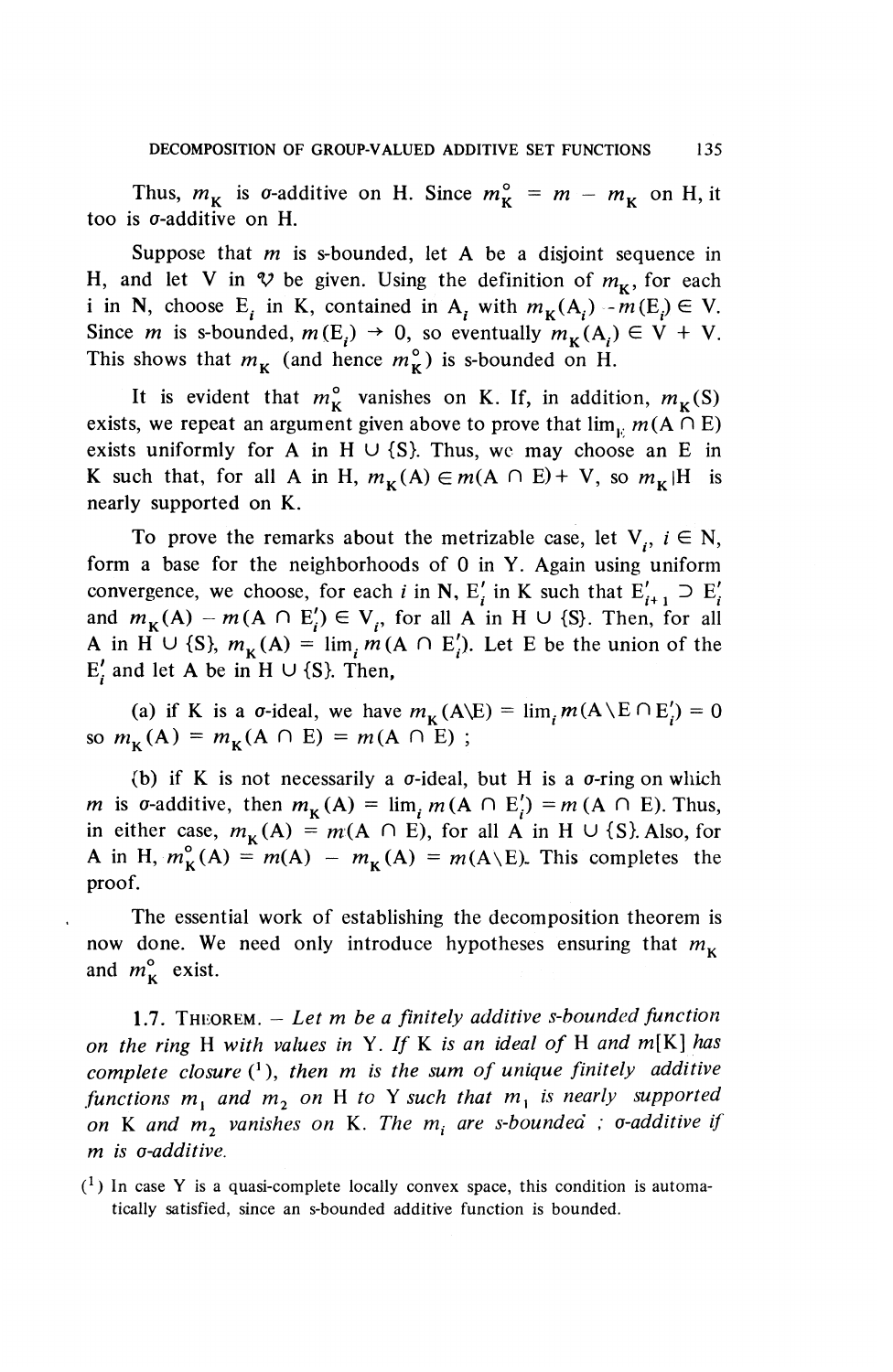In case Y is metrizable and either

(a) K is a  $\sigma$ -ideal (so that  $K_{\sigma} = K$ ), or

(b) H is a  $\sigma$ -ring on which *m* is  $\sigma$ -additive.

the completeness condition may be dropped. Then, there exists an E in K<sub>o</sub> such that  $m_1(A) = m(A \cap E)$  and  $m_2(A) = m(A\backslash E)$ , for all A in H.

*Proof.* – we need only prove that, under the completeness condition, or if Y is metrizable and (a) or (b) holds,  $m_K(A)$  exists in Y, for all A in H  $\cup$  {S}. The other statements follow immediately from 1.5 and 1.6.

Now, for all A in H  $\cup$  {S}, lemma 1.2 implies that for every increasing sequence E in K,  $m(A \cap E_i)$  forms a Cauchy sequence. Hence, the elements  $m(A \cap E)$ , E in K, form a Cauchy net, (Sion (2, lemma 2.5)). Under the completeness condition, this net converges.

If Y is metrizable, but not necessarily complete, we think of Y embedded in its completion  $\overline{Y}$ . Then,  $m_{\kappa}(A)$  exists in  $\overline{Y}$ , for all A in H  $\cup$  {S}. But then, if (a) or (b) holds, there exists, by 1.6, E in K<sub>n</sub> such that, for all A in H  $\cup$  {S},  $m_K(A) = m(A \cap E)$ , which is already in Y.

#### **2. Lebesgue decomposition.**

In this section, we apply the general theory to obtain two Lebesgue-type decomposition theorems. In addition to the previous notation, Z is another commutative topological group, and *n* is an additive function on H to Z.

**2.1.** DEFINITIONS.

1) N is n-null iff  $N \in H$  and  $n(A) = 0$ , whenever  $N \supset A \in H$ ;  $\mathfrak{K}_n = \{ N : N \text{ is n-null} \}.$ 

2) *m* is n-continuous iff  $m(N) = 0$ , for all N in  $\mathfrak{K}_{\mathfrak{m}}$ .

3) m is nearly n-singular iff for each V in  $\mathcal{V}$ , there exists N in  $\mathfrak{N}_n$  with  $m(A\setminus N) \in V$ , for all A in H.

4) *m* is n-singular iff there exists N in  $\mathfrak{N}_n$  with  $m(A\ N) = 0$ , for all A in H.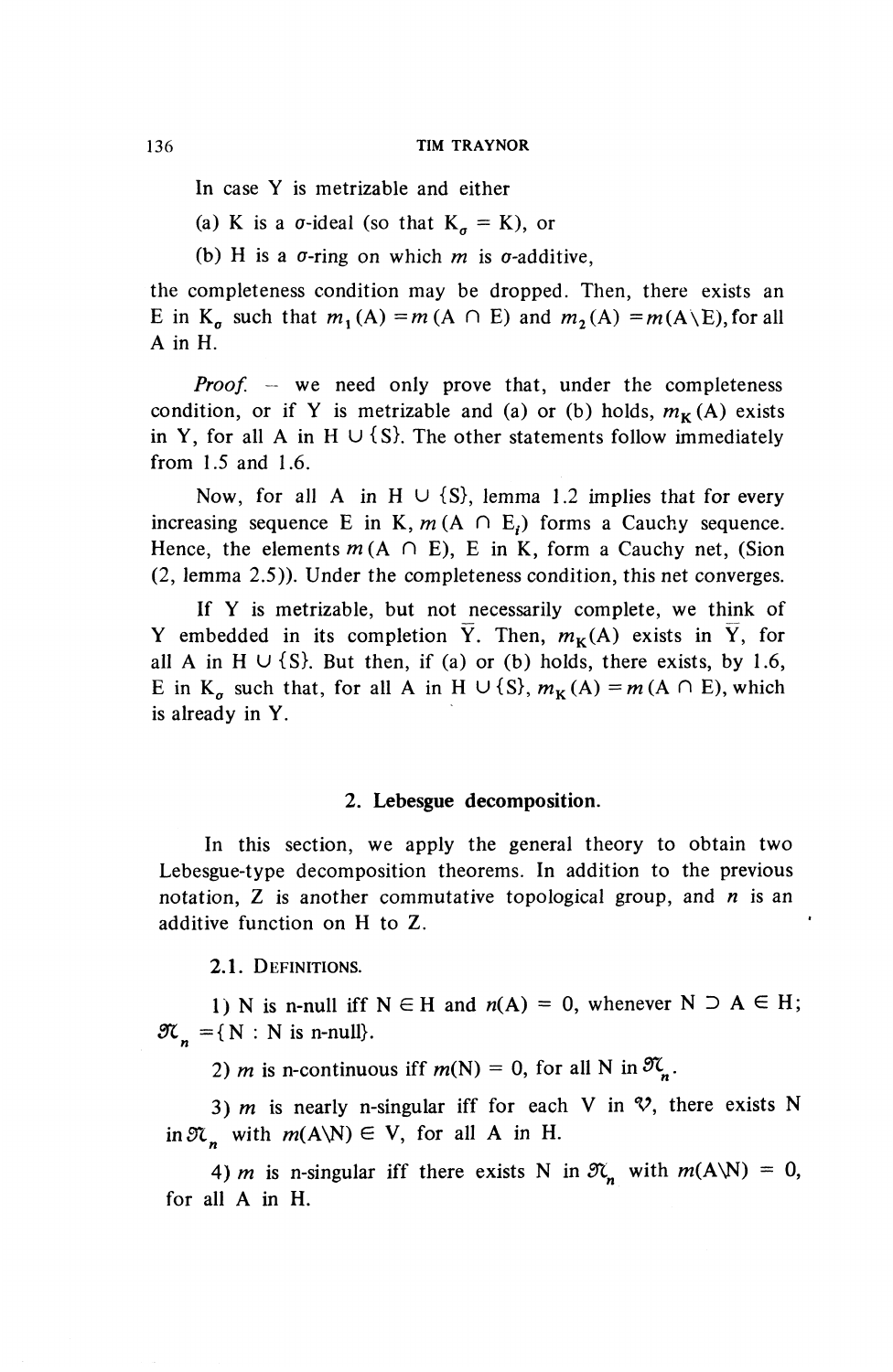The Lebesgue decomposition theorem for this type of n-continuity is the following :

2.2. THEOREM. - *Let m be finitely additive and s-bounded on* <sup>H</sup> *to* Y *and n be finitely additive on* H *to* Z. // *the range ofm has complete closure, then there exist unique finitely additive functions*  $m_n$  and  $m'_n$  on H to Y such that  $m = m_n + m'_n$ ,  $m_n$  is *n-continuous*, and m'<sub>n</sub> is nearly n-singular. Both are s-bounded functions ; *o-additive*, *if m is o-additive.*

*Suppose, in addition, that* Y *is metrizable and* H *is a o-ring.* 

(a) If *n* is  $\sigma$ -additive, then  $m'_n$  is n-singular.

(b) If *m* is *o-additive*, then there exists a countable union E *of n-null sets with*  $m'_{n}(A\ E) = 0$ *, for all* A *in* H.

In these two cases, the completeness condition may be dropped.

*Proof.* – Let  $K = \mathcal{E} \mathcal{L}$ . Then K is an ideal in H. If H is a  $\sigma$ -ring on which K is  $\sigma$ -additive, then K is a  $\sigma$ -ideal. The theorem now follows from the definitions and theorem 1.7.

The following alternative notion of absolute continuity is often used for additive functions.

2.3. DEFINITIONS.

1) *m* is topologically *n*-continuous iff for every V in  $\mathcal{V}$ , there *exists a neighborhood* W of 0 in Z such that  $m(A) \in V$ , whenever  $A \in H$  and  $n(E) \in W$  for all E in H contained in A.

2) For A in H,  $m_A$  denotes the restriction of m to A :

 $m_A(E) = m(A \cap E)$ , for all E in H.

3) *We say that m is nowhere topologically n-continuous iff the only members* A *of* H for which  $m<sub>A</sub>$  *is topologically n-continuous are the m-null sets.*

*Remark. —* In general, the two types of n-continuity are distinct. However, if H is a  $\sigma$ -ring, n and m are  $\sigma$ -additive and Z is metrizable, the two notions coincide [4].

The following is the Lebesgue decomposition theorem for topological n-continuity.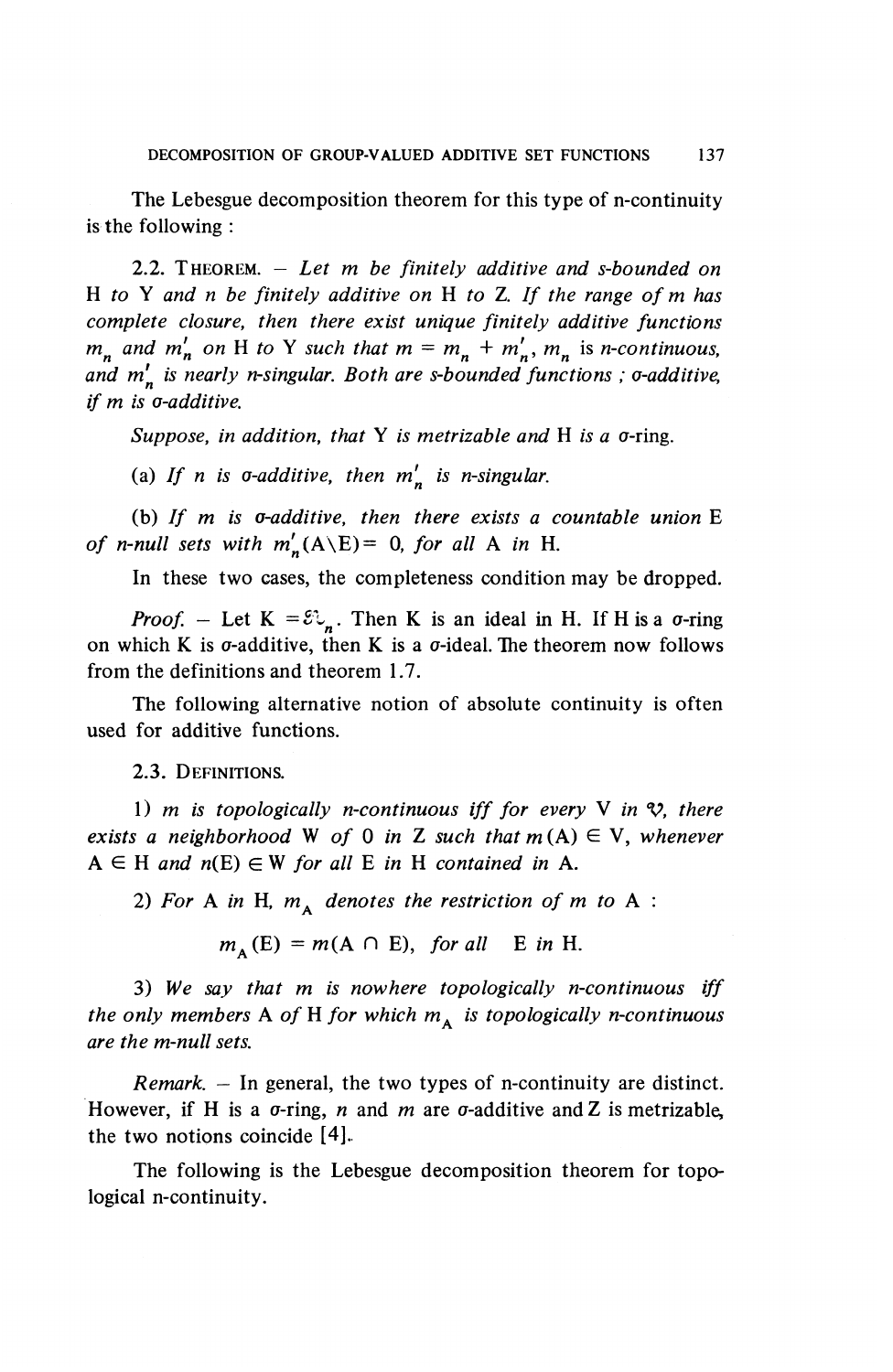**2.4.** THEOREM. — *Let m and n be finitely additive on* H *to* Y *and* **Z,** *respectively. If m is s-bounded and the range of m has complete closure, then there exist unique finitely additive functions m^ and*  $m_c^{\prime}$  such that  $m = m_c + m_c^{\prime}$ ,  $m_c$  is topologically n-continuous, and *m 9 is nowhere topologically n-continuous. Both are s-bounded ; they are a-additive if m is a-additive.*

*If* Y *is metrizable*, H *is*  $\sigma$ -ring, and one of m and n is  $\sigma$ -additive, *the completeness condition may be dropped. In this event, there is an* E in H such that  $m<sub>c</sub> = m(A \cap E)$  and  $m'_{c}(A) = m(A\ E)$ , for *all A in* H.

*Proof.* – Let  $K = \{E \in H : m_F$  is topologically n-continuous). Then, K is an ideal of H. Using 1.7, let  $m<sub>c</sub>$  be the part of m nearly supported on K and let  $m'_{c}$  be the part of m which vanishes on K. To show that  $m<sub>c</sub>$  is topologically n-continuous, given V in  $\mathcal{V}$ , let E in K be so large that, for all A in H,  $m_c(A\backslash E) \in V$ . Since  $E \in K$ , there exists a neighborhood W of 0 in Z such that, whenever  $A \in H$ and  $n(B) \in W$  for all B in H contained in A, we have  $m_{\mathbf{F}}(A) \in V$ . Then, for such an A,

$$
m_c(A) = m_c(E \cap A) + m_c(A \setminus E)
$$
  
=  $m(E \cap A) + m_c(A \setminus E)$   
 $\in V + V.$ 

To show that  $m'_{n}$  is nowhere topologically continuous, let  $A \in H$ and suppose  $(m'_s)$ , is topologically n-continuous. Then A is in K, since  $m_A = (m_c)_A + (m_c')_A$ . But  $m_c'$  vanishes on K so A is  $m_c'$ -nul

The other properties are direct consequences of 1.7.

#### **3. Other applications and remarks.**

In this section we wish to indicate briefly some other applications, of the decomposition theorems. The symbols  $m, H, Y$ , and  $\mathcal V$  have their usual meanings.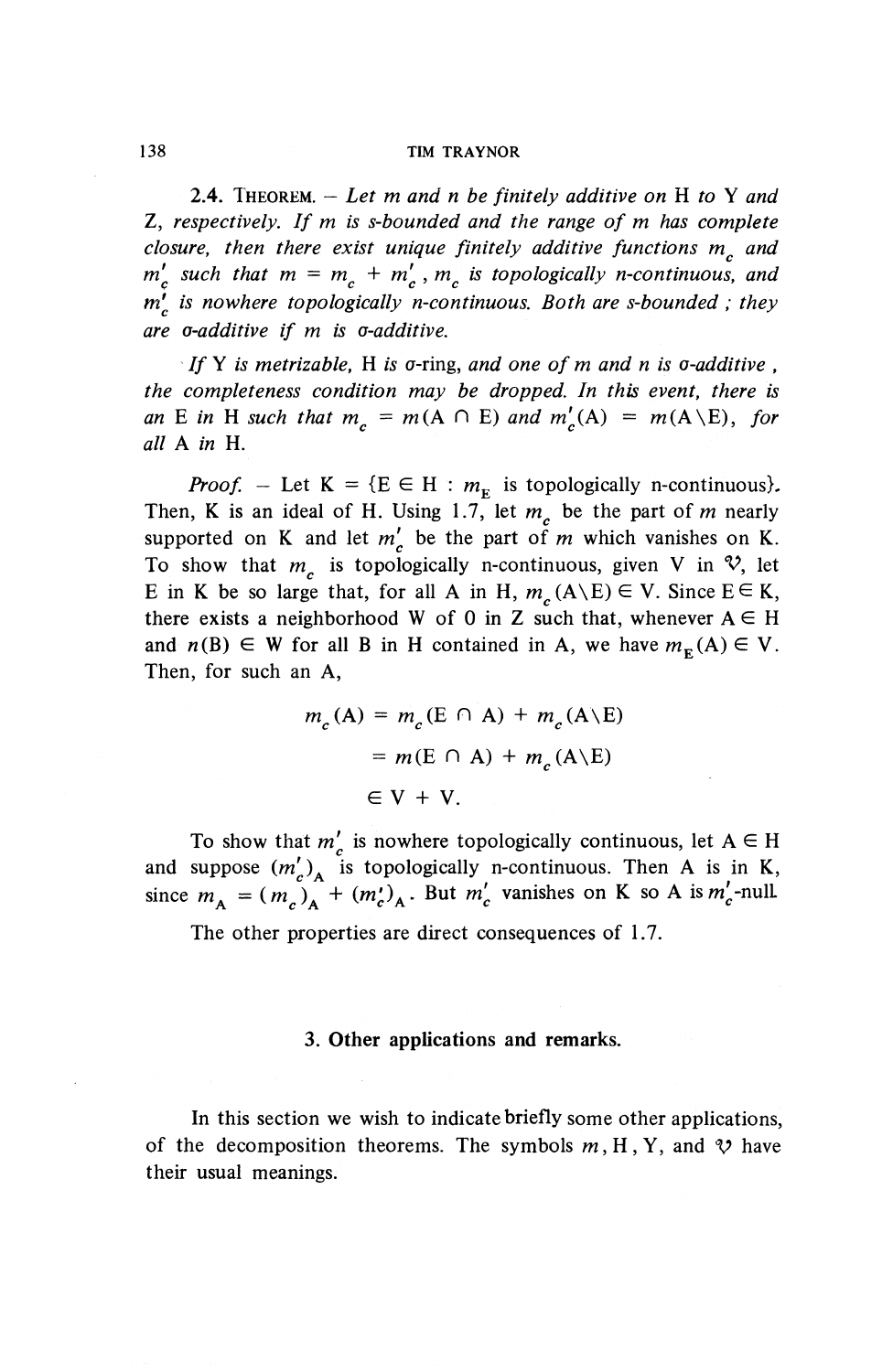3.1. *Atomic functions. —* An element A of H is called an m-atom iff for every B in H either  $A \cap B$  or  $A \setminus B$  is *m*-null. The function *m* is called nearly atomic iff, for every V in  $\mathcal{V}$ , there is a finite union E of *m*-atoms such that  $m(A \setminus E) \in V$ , for all A in H; it is called atomless iff every *m*-atom is *m*-null.

Applying 1.7, taking for K the collection of finite unions of m-atoms, we can decompose an s-bounded additive function m into atomless and nearly atomic parts, provided its range has complete closure. In the metrizable situation, if m is  $\sigma$ -additive on H and H is  $\sigma$ -ring, completeness isn't needed, and the decomposition takes the form  $m(A) = m(A \cap E) + m(A \setminus E)$ , where E is a countable union of m-atoms.

If H is a  $\sigma$ -ring, there is a less interesting theorem, taking for K the collection of countable unions of  $m$ -atoms. In this case, we obtain no information from the individual atoms about the values of the part supported on K, (unless, of course, *m* is a-additive, in which case the decomposition is the same as that above).

3.2. *a-additive functions. —* Theorem 1.7 may be used to obtain a representation of  $m$  as the sum of a  $\sigma$ -additive function and a function which is "nowhere  $\sigma$ -additive" in the sense that, for no non-null E in H, is its restriction to E  $\sigma$ -additive. However, there is a much stronger result, using a variation of the Caratheodory process [5].

3.3. *Capacitability and outer regularity. —* In the situation of the decomposition theorems, if *m* has certain approximation properties, say by compact sets from within or by open sets from without, these are retained by each of the two parts. This is because of the uniform convergence property mentioned in the proof of 1.6.

**3.4.** *Outer measures. —* Again because of uniform convergence properties, if one begins a G-outer measure  $\mu$  (see Sion [3]) and an ideal in the  $\mu$ -measurable sets, one may obtain a representation of  $\mu$  as the sum of two G-outer measures - one vanishing on the ideal, the other nearly supported on it.

We leave the details to the reader.